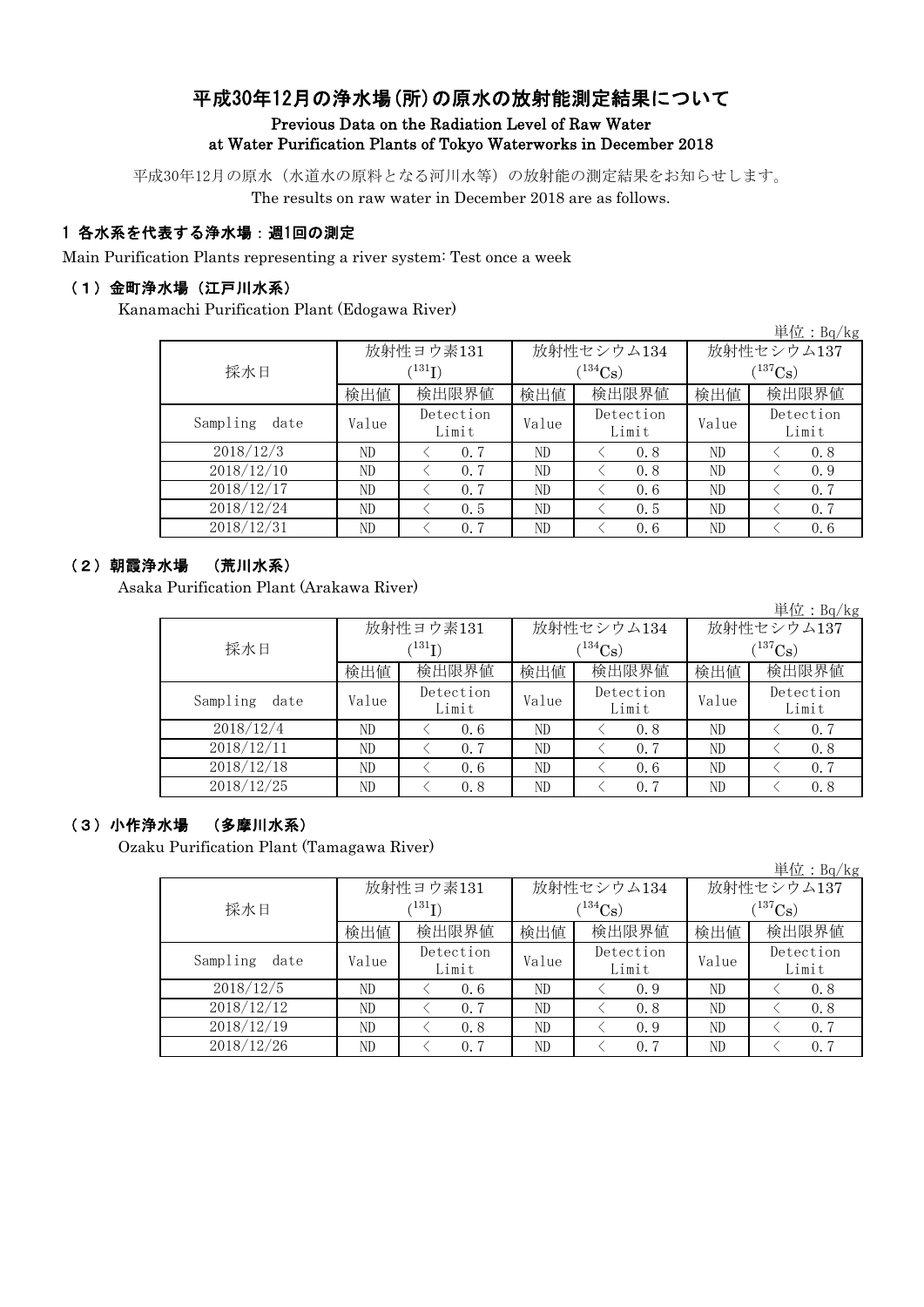## (4)東村山浄水場 (多摩川・荒川水系)

Higashi-murayama Purification Plant (Tamagawa・Arakawa River)

|                         |       |                    |       |                    |              | 単位: $Bq/kg$        |  |
|-------------------------|-------|--------------------|-------|--------------------|--------------|--------------------|--|
|                         |       | 放射性ヨウ素131          |       | 放射性セシウム134         | 放射性セシウム137   |                    |  |
| 採水日                     |       | $^{131}$ I)        |       | $(134)$ Cs)        | $(^{137}Cs)$ |                    |  |
|                         | 検出値   | 検出限界値              | 検出値   | 検出限界値              | 検出値          | 検出限界値              |  |
| Sampling<br>date        | Value | Detection<br>Limit | Value | Detection<br>Limit | Value        | Detection<br>Limit |  |
| 2018/12/6               | ND    | 0.7                | ND    | 0.7                | ND           | 0.7                |  |
| $2018/\overline{12/13}$ | ND    | 0.7                | ND    | 0.8                | ND           | 0.8                |  |
| 2018/12/20              | ND    | 0.7                | ND    | 0, 6               | ND           | 0.7                |  |
| 2018/12/27              | ND    | 0.6                | ND    | 0.7                | ND           | 0.8                |  |

### (5)長沢浄水場 (相模川水系)

Nagasawa Purification Plant (Sagamigawa River)

|                  |       |                            |       |                    |                       | 単位: $Bq/kg$        |  |
|------------------|-------|----------------------------|-------|--------------------|-----------------------|--------------------|--|
|                  |       | 放射性ヨウ素131                  |       | 放射性セシウム134         | 放射性セシウム137            |                    |  |
| 採水日              |       | $^{\prime131} \mathrm{I})$ |       | $(134)$ Cs         | $(^{137}\mathrm{Cs})$ |                    |  |
|                  | 検出値   | 検出限界値                      | 検出値   | 検出限界値              | 検出値                   | 検出限界値              |  |
| Sampling<br>date | Value | Detection<br>Limit         | Value | Detection<br>Limit | Value                 | Detection<br>Limit |  |
| 2018/12/7        | ND    | 0.7                        | ND    | 0.6                | ND                    | 0.6                |  |
| 2018/12/14       | ND    | 0.8                        | ND    | 0.7                | ND                    | 0.7                |  |
| 2018/12/21       | ND    | 0.6                        | ND    | 0.9                | ND                    | 0.7                |  |
| 2018/12/28       | ND    | 0.7                        | ND    | 0.7                | ND                    | 0.8                |  |

### 2 その他の主要浄水場:概ね月1回の測定

Other Main Purification Plants: Test mostly once a month

|                     |                            |                  |           |             |                    |     |                    |            |       |                       | 単位:Bg/kg           |
|---------------------|----------------------------|------------------|-----------|-------------|--------------------|-----|--------------------|------------|-------|-----------------------|--------------------|
|                     |                            |                  | 放射性ヨウ素131 |             | 放射性セシウム134         |     |                    | 放射性セシウム137 |       |                       |                    |
| 浄水所                 | 水源                         | 採水日              |           | $(^{131}I)$ |                    |     | $(^{134}Cs)$       |            |       | $(^{137}\mathrm{Cs})$ |                    |
|                     |                            |                  | 検出値       |             | 検出限界値              | 検出値 |                    | 検出限界値      | 検出値   |                       | 検出限界値              |
| Monitoring<br>point | Water<br>resource          | Sampling<br>date | Value     |             | Detection<br>Limit |     | Detection<br>Limit |            | Value |                       | Detection<br>Limit |
| 三郷<br>Misato        | 江戸川水系<br>Edogawa<br>River  | 2018/12/12       | ND        | $\langle$   | 0.8                | ND  | $\lt$              | 0, 6       | ND    | $\langle$             | 0.7                |
| 三園<br>Misono        | 荒川水系<br>Arakawa<br>River   | 2018/12/12       | ND        | $\langle$   | 0.7                | ND  | $\langle$          | 0.7        | ND    | $\lt$                 | 0.5                |
| 境<br>Sakai          | 多摩川水系<br>Tamagawa<br>River | 2018/12/3        | ND        | $\langle$   | 0.8                | ND  | $\langle$          | 0, 7       | ND    | $\lt$                 | 0.7                |
| 砧<br>Kinuta         | 多摩川水系<br>Tamagawa<br>River | 2018/12/12       | ND        | $\langle$   | 0.5                | ND  | $\lt$              | 0.5        | ND    | $\lt$                 | 0.5                |
| 砧下<br>Kinutashimo   | 多摩川水系<br>Tamagawa<br>River | 停止中              |           |             |                    |     |                    |            |       |                       |                    |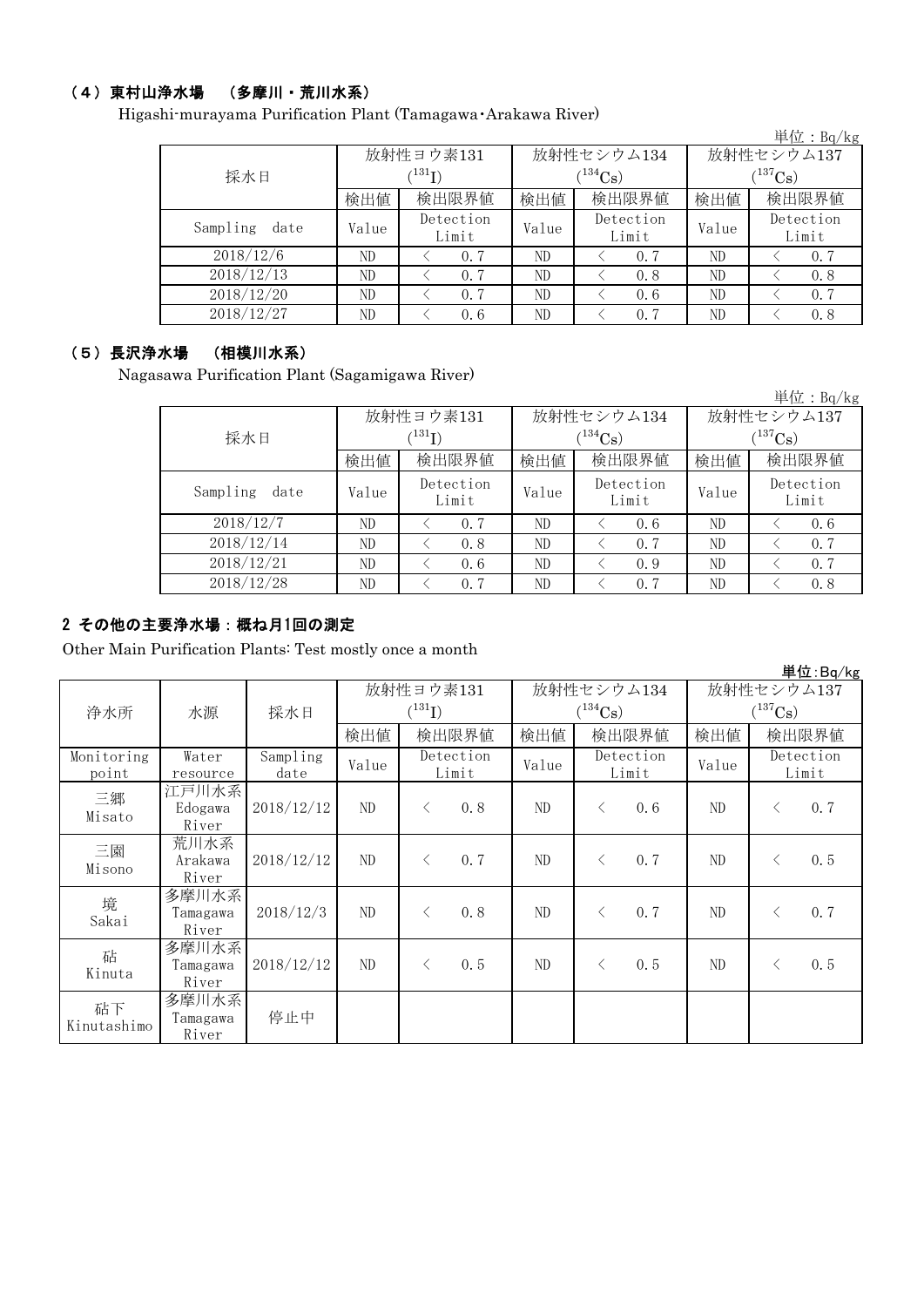#### 3 多摩地区等の表流水・伏流水・浅井戸を水源とする浄水所:概ね月1回の測定

Water purification plants using surface water, subsoil water, or shallow well water in Tama Area: Test mostly once a month

| 単位: Bq/kg        |                  |                |                    |          |                       |                |                       |  |  |  |
|------------------|------------------|----------------|--------------------|----------|-----------------------|----------------|-----------------------|--|--|--|
|                  |                  |                | 放射性ヨウ素131          |          | 放射性セシウム134            | 放射性セシウム137     |                       |  |  |  |
| 浄水所              | 採水日              |                | $(^{131}I)$        |          | $(^{134}\mathrm{Cs})$ |                | $(^{137}\mathrm{Cs})$ |  |  |  |
|                  |                  | 検出値            | 検出限界値              | 検出値      | 検出限界値                 | 検出値            | 検出限界値                 |  |  |  |
| Monitoring point | Sampling<br>date | Value          | Detection<br>Limit | Value    | Detection<br>Limit    | Value          | Detection<br>Limit    |  |  |  |
| 日原<br>Nippara    | 2018/12/4        | N <sub>D</sub> | 0.7<br>$\lt$       | ND       | 0, 6<br>$\lt$         | $\rm ND$       | 0.8<br>$\langle$      |  |  |  |
| 氷川<br>Hikawa     | 2018/12/4        | $\rm ND$       | $\langle$<br>0.8   | ND       | 0.7<br>$\langle$      | ND             | 0.6<br>$\langle$      |  |  |  |
| 棚沢<br>Tanasawa   | 2018/12/5        | $\rm ND$       | 0.8<br>$\langle$   | $\rm ND$ | 0.5<br>$\langle$      | $\rm ND$       | 0.7<br>$\lt$          |  |  |  |
| 大丹波<br>0taba     | 2018/12/5        | ND             | 0.7<br>$\langle$   | ND       | $\lt$<br>0.6          | ND             | 0.7<br>$\lt$          |  |  |  |
| 戸倉<br>Tokura     | 2018/12/10       | ND             | 0.7<br>$\lt$       | ND       | 0.9<br>$\lt$          | N <sub>D</sub> | 0.7<br>$\lt$          |  |  |  |
| 乙津<br>Ottsu      | 2018/12/10       | $\rm ND$       | 0.7<br>$\langle$   | ND       | 0.8<br>$\langle$      | ND             | 0.8<br>$\langle$      |  |  |  |
| 深沢<br>Fukasawa   | 2018/12/10       | ND             | 0.6<br>$\langle$   | ND       | 0.7<br>$\langle$      | ND             | 0.7<br>$\lt$          |  |  |  |
| 小河内<br>Ogouchi   | 2018/12/12       | ND             | 0.7<br>$\langle$   | ND       | $\lt$<br>0.6          | N <sub>D</sub> | 0.5<br>$\lt$          |  |  |  |
| ひむら<br>Himura    | 2018/12/12       | ND             | 0.7<br>$\langle$   | ND       | 0.5<br>$\langle$      | N <sub>D</sub> | 0.7<br>$\lt$          |  |  |  |

#### <表流水を水源とする浄水所> <surface water>

# <伏流水を水源とする浄水所> <subsoil water>

単位:Bq/kg 検出値 |検出値 |検出限界値 |検出値 Sampling date  $V$ alue  $V$ <sup>Detection</sup> Value  $V$ <sup>Detection</sup> Value 2018/12/3 ND < 0.8 ND < 0.8 ND < 0.7 2018/12/3 ND < 0.7 ND < 0.7 ND < 0.6 2018/12/13 ND < 0.7 ND < 0.7 ND < 1  $2018/12/17$  ND  $\leq 0.7$  ND  $\leq 0.6$  ND  $\leq 0.7$  $2018/12/17$  ND < 0.7 ND < 0.7 ND < 0.8  $2018/12/19$  ND < 0.7 ND < 0.7 ND < 0.7  $2018/12/19$  ND < 0.7 ND < 0.7 ND < 0.7 二俣尾 Futamatao 成木 Nariki 放射性ヨウ素131  $(^{131}\text{I})$ 高月 Takatsuki 日向和田 Hinatawada 放射性セシウム137  $(^{137}\mathrm{Cs})$ 放射性セシウム134  $(^{134}Cs)$ Detection Limit 検出限界値 |検出値 |検出限界値 Monitoring point Detection Limit Detection Limit 浄水所 | 採水日 沢井第一 Sawaidaiichi 千ヶ瀬第二 Chigasedaini 御岳山 Mitakesann